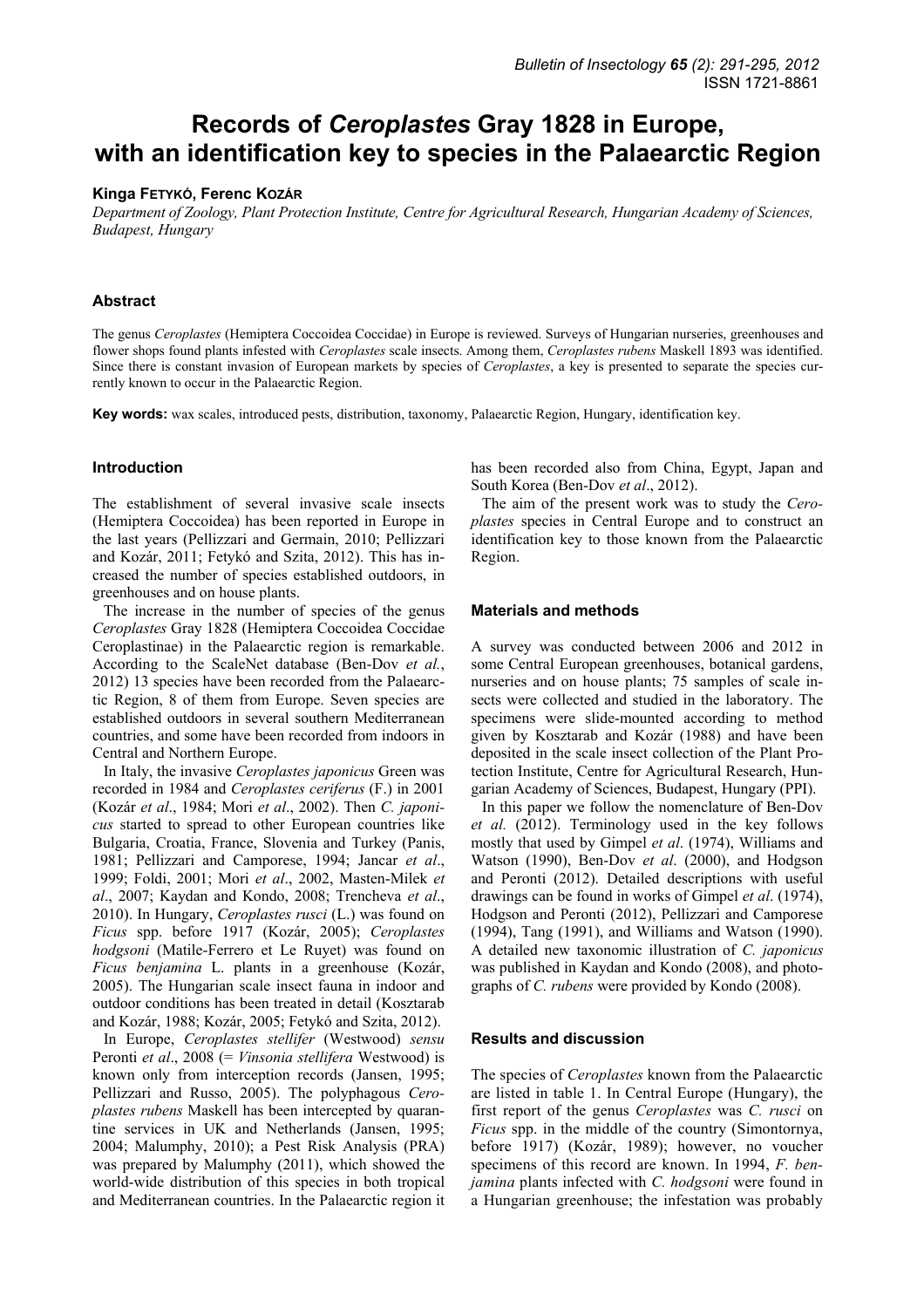| Species                                                                | Distribution<br>in the Palaearctic Region                                                                                                                                                                                                                                                                             | Habitat                                                                                                                                                                         | References                                                                                                                   | *Remarks                |
|------------------------------------------------------------------------|-----------------------------------------------------------------------------------------------------------------------------------------------------------------------------------------------------------------------------------------------------------------------------------------------------------------------|---------------------------------------------------------------------------------------------------------------------------------------------------------------------------------|------------------------------------------------------------------------------------------------------------------------------|-------------------------|
| Ceroplastes<br>actiniformis<br>Green 1896                              | Canary Islands, Egypt, Israel                                                                                                                                                                                                                                                                                         | Outdoor species                                                                                                                                                                 | Ben-Dov et al. (2012)                                                                                                        | $\mathbf{1}$            |
| Ceroplastes<br>centroroseus<br>Chen 1974                               | China                                                                                                                                                                                                                                                                                                                 | Outdoor species                                                                                                                                                                 | Ben-Dov <i>et al.</i> (2012)                                                                                                 |                         |
| Ceroplastes<br>ceriferus<br>(F. 1798)                                  | Canary Islands, China, Italy, Japan,<br>Netherlands, UK                                                                                                                                                                                                                                                               | Intercepted several times in North<br>Europe; Outdoor pest species in<br>the Mediterranean region                                                                               | Mori <i>et al.</i> (2002)<br>Pellizzari <i>et al.</i> (2004)<br>Ben-Dov et al. (2012)<br>Malumphy and Badmin (2012)          | $\mathbf{2}$            |
| Ceroplastes<br>cirripediformis<br>Comstock 1881                        | Greece, Italy                                                                                                                                                                                                                                                                                                         | Outdoor species                                                                                                                                                                 | Ben-Dov et al. (2012)                                                                                                        |                         |
| Ceroplastes<br>cistudiformis<br>Cockerell 1893                         | UK                                                                                                                                                                                                                                                                                                                    | In greenhouse                                                                                                                                                                   | Malumphy (2010)                                                                                                              | 3                       |
| Ceroplastes<br>destructor<br>Newstead 1910                             | UK (eradicated)                                                                                                                                                                                                                                                                                                       | In botanical collection                                                                                                                                                         | Malumphy (2010)                                                                                                              |                         |
| Ceroplastes<br>eugeniae<br>Hall 1931                                   | Algeria (Sahara Central)                                                                                                                                                                                                                                                                                              | On Asclepiadaceae                                                                                                                                                               | Hodgson and Peronti (2012)                                                                                                   | $\overline{\mathbf{4}}$ |
| Ceroplastes<br>floridensis<br>Comstock 1881                            | Azores, China, Canary Islands, Crete,<br>Cyprus, Egypt, France, Greece, Iran,<br>Israel, Italy, Japan, Jordan, Lebanon,<br>Libya, Madeira Islands, Malta,<br>Netherlands, Oman, Saudi Arabia, Syria,<br>Tunis, Turkey                                                                                                 | Outdoor species in the southern<br>zone of the Palaearctic Region,<br>often intercepted in UK                                                                                   | Kozár et al. (1996)<br>Malumphy (2010)<br>Franco <i>et al.</i> (2011)<br>Ben-Dov et al. (2012)<br>Hodgson and Peronti (2012) |                         |
| Ceroplastes<br>hodgsoni<br>(Matile-Ferrero et Le<br><b>Ruvet 1985)</b> | Hungary                                                                                                                                                                                                                                                                                                               | In greenhouse                                                                                                                                                                   | Kozár (2005)                                                                                                                 | 5                       |
| Ceroplastes<br>japonicus<br>Green 1921                                 | Armenia, Bulgaria, China [(Henan<br>(=Honan) Shanxi (=Shansi)], Croatia,<br>France, Georgia, Hungary, Italy, Japan,<br>Netherlands, Russia, (Caucasus),<br>Slovenia, South Korea, UK (England,<br>eradicated)                                                                                                         | Outdoor species in Oriental and<br>Palaearctic regions, intercepted<br>several times in UK; found in a<br>nursery in Hungary                                                    | Pellizzari and Camporese (1994)<br>Malumphy $(2010)$<br>Ben-Dov et al. (2012)<br>Klupács and Volent (2012)                   | 6                       |
| Ceroplastes<br>kunmingensis<br>(Tang et Xie in Tang 1991)              | China                                                                                                                                                                                                                                                                                                                 | Outdoor species                                                                                                                                                                 | Ben-Dov et al. (2012)                                                                                                        |                         |
| Ceroplastes<br>pseudoceriferus<br>Green 1921                           | China [Xizang (=Tibet)], Japan                                                                                                                                                                                                                                                                                        | Outdoor species                                                                                                                                                                 | Ben-Dov et al. (2012)                                                                                                        | $\overline{7}$          |
| Ceroplastes<br>rubens<br>Maskell 1893                                  | China [Henan (=Honan), Shanxi<br>(=Shansi), Xizang (=Tibet)], Egypt,<br>Japan, South Korea                                                                                                                                                                                                                            | Outdoor species, intercepted and<br>found in greenhouses in<br>Netherlands; and several times<br>intercepted in recent years in the<br>UK; now found in a nursery in<br>Hungary | Jansen $(2004)$<br>Malumphy $(2010)$<br>Ben-Dov et al. (2012)                                                                | 8                       |
| Ceroplastes<br>rusci<br>(L. 1758)                                      | Albania, Afghanistan, Algeria, Azores,<br>Canary Islands, Corsica, Crete, Croatia,<br>Cyprus, Egypt, France, Greece, Hungary,<br>Iran, Iraq, Israel, Italy, Jordan, Libya,<br>Lebanon, Madeira Islands, Malta,<br>Morocco, Netherlands, Portugal,<br>Sardinia, Saudi Arabia, Sicily, Spain,<br>Syria, Tunisia, Turkey | Outdoor species in the<br>Mediterranean region, often<br>intercepted in UK                                                                                                      | Kozár (1989; 2005)<br>Kozár et al. (1996)<br>Malumphy (2010)<br>Franco et al. (2011)<br>Ben-Dov et al. (2012)                | 9                       |
| Ceroplastes<br>sinensis<br>Del Guercio 1900                            | Azores, Canary Islands, Corsica, Crete,<br>Croatia, Cyprus, Egypt, France, Georgia,<br>Greece, Iran, Italy, Netherlands, Madeira<br>Islands, Malta, Morocco, Portugal,<br>Russia (Caucasus), Sardinia, Sicily,<br>Spain, Turkey                                                                                       | Outdoor species in the southern<br>zone of the Palaearctic Region.<br>often intercepted in UK                                                                                   | Malumphy (2010)<br>Franco <i>et al.</i> $(2011)$<br>Ben-Dov et al. (2012)                                                    |                         |
| Ceroplastes<br>stellifer<br>(Westwood 1871)                            | Italy, Netherlands; UK (eradicated)                                                                                                                                                                                                                                                                                   | Introduced in Italy, and<br>intercepted in the Netherlands<br>and UK                                                                                                            | Jansen (1995; 2004)<br>Malumphy (2010)<br>Ben-Dov et al. (2012)                                                              |                         |
| Ceroplastes<br>xishuangensis<br>Tang et Xie in Tang 1991               | China                                                                                                                                                                                                                                                                                                                 | Outdoor species                                                                                                                                                                 | Ben-Dov et al. (2012)                                                                                                        |                         |

**Table 1.** A list of *Ceroplastes* species recorded from the Palaearctic Region.

\*Remarks: **1)** According to Hodgson and Peronti (2012) all African material deposited in the BMNH are misidentifications, so its presence in Mediterranean is questionable. These specimens are probably *Ceroplastes rusci*; **2)** The spread in Central Europe is likely; **3)** Probably died out (Malumphy, 2010); **4)** The identity of this record is not clear (Hodgson and Peronti, 2012); **5)** Probably died out; **6)** The spread in Central Europe is likely; **7)** The mention of *C. pseudoceriferus* in the Checklist of Korean insects, probably represents a misidentification of *C. ceriferus.* Lee *et al*. (2012) examined 143 specimens labelled as *C. pseudoceriferus*, deposited at the National Academy of Agricultural Science, Korea and determined that they were actually *C. ceriferus*; **8)** Dekle (2001) mentioned this species from Italy, also; **9)** The establishment in Hungary was not verified.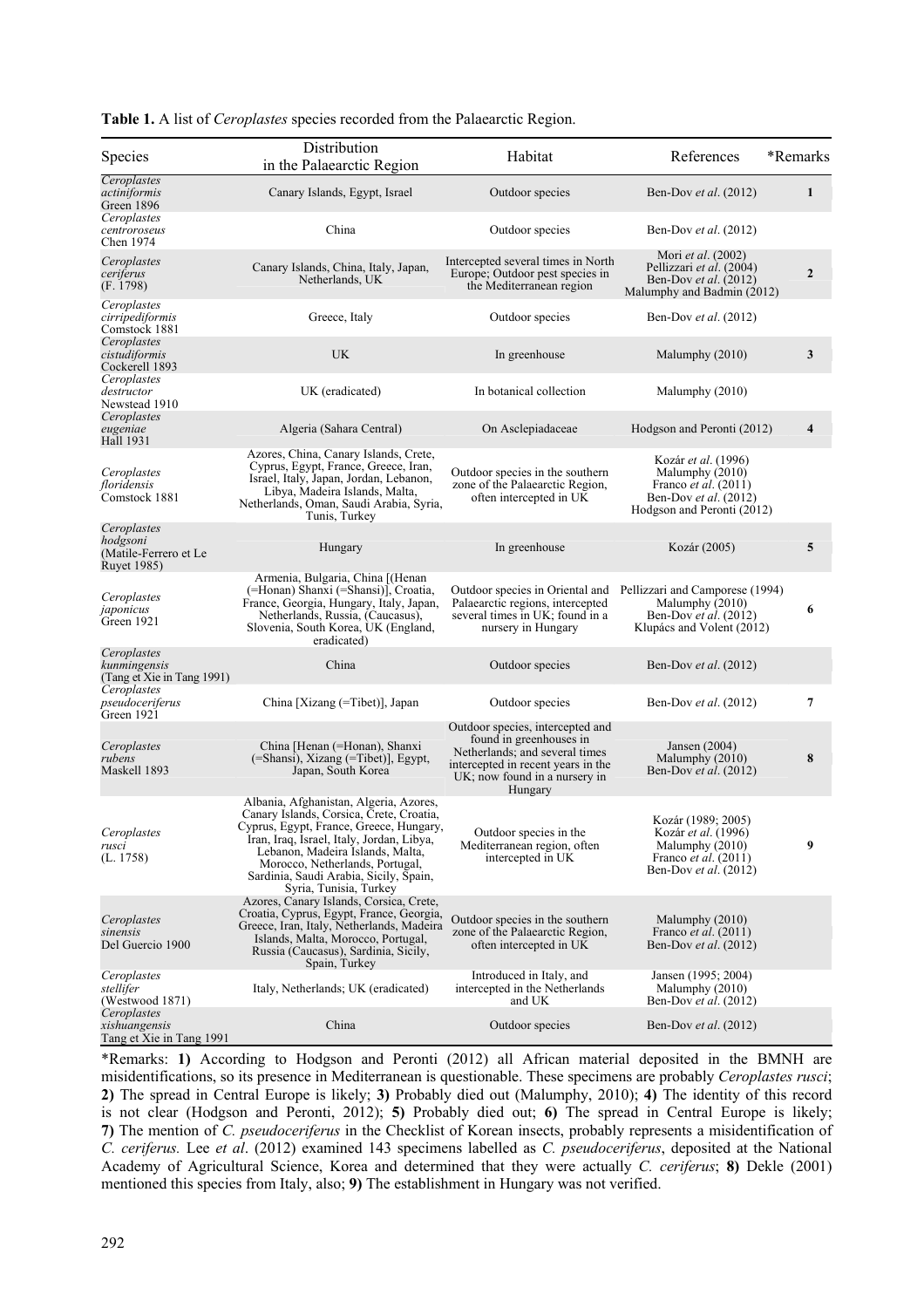successfully eradicated. *C. japonicus* was recorded on *Ilex* sp. in a Hungarian nursery by Klupács and Volent (2012). Recently, *C. rubens* was collected on *Schefflera* sp. in a nursery (Budapest Botanical Garden, by K. Fetykó) in March, 2012. These new introductions necessitate a new identification key to *Ceroplastes* species in the Palaearctic region, which is presented below.

#### **Distribution**

The genus *Ceroplastes* contains 142 species, of which 73 appear to be endemic to the Neotropics, 58 to the Ethiopian Region (Hodgson and Peronti, 2012), and only 4 or 5 to other zoogeographical regions. Those recorded from the Mediterranean part of the Palaearctic and from the Nearctic are mostly introduced, cosmopolitan species (Kozár and Ben-Dov, 1997; Ben-Dov *et al*., 2012).

The presence and distribution of *Ceroplastes* species in the Palaearctic Region is shown in table 1. The distribution records show a circum-Mediterranean natural

distribution of species in the southern zone of the Palaearctic region; and a great number of introduction records are known, especially in north-western Europe. Some species are probably restricted to the eastern part of the Palaearctic region (China, Japan, and Korea). Species found in the Mediterranean and in the northern part of the Palaearctic region have been introduced from different tropical and Mediterranean parts of the world. Distribution maps of some species in Italy (Pellizzari and Camporese, 1994) could serve as an insect thermometer, showing the distributional capability of those species. The introduced species in northern Italy (*C. japonicus* and *C. ceriferus*) are a significant threat to Central Europe in outdoor conditions.

#### Genus: *Ceroplastes* Gray 1828

The genus *Ceroplastes* Gray 1828 (type species: *Coccus* (*Ceroplastes*) *janeirensis* Gray 1828) was described in detail by Gimpel *et al*. (1974) and Hodgson and Peronti (2012).

# **Key to species of** *Ceroplastes* **in the Palaearctic Region based on slide-mounted adult females, based on Gimpel** *et al***. (1974), Hodgson and Peronti (2012), Pellizzari and Camporese (1994), Tang (1991), and Williams and Watson (1990), with changes and additions**

| - Stigmatic setae of two kinds, bullet-like and hemispherical; inter-antennal setae numbering two on<br>$\mathfrak{D}$      |  |
|-----------------------------------------------------------------------------------------------------------------------------|--|
| each side $\ldots$                                                                                                          |  |
| - Stigmatic setae of one kind, bullet-like; inter-antennal setae numbering 7-10 on each side C. stellifer (Westwood)<br>$-$ |  |
| 3                                                                                                                           |  |
|                                                                                                                             |  |
| 4                                                                                                                           |  |
|                                                                                                                             |  |
| - Stigmatic setae forming 3 irregular rows; all spiracular setae robust, conical, each twice as long as<br>5 <sup>1</sup>   |  |
|                                                                                                                             |  |
| - Stigmatic setae forming 5-6 irregular rows; all spiracular setae short, each as long as wide  C. cistudiformis Cockerell  |  |
| 6                                                                                                                           |  |
|                                                                                                                             |  |
| 7                                                                                                                           |  |
|                                                                                                                             |  |
| 8 - Stigmatic setae forming a continuous row along thoracic margin, with only 1-3 flagellate setae interspersed             |  |
| among them $\dots \dots$                                                                                                    |  |
| - Anterior and posterior stigmatic setae on thoracic margin separated by a row of 5+ flagellate marginal setae 9            |  |
| 9                                                                                                                           |  |
|                                                                                                                             |  |
| 10 - Tibio-tarsal articulatory sclerosis present; stigmatic spines (spiracular setae) extending along margin                |  |
| beyond spiracular clefts                                                                                                    |  |
|                                                                                                                             |  |
| 11 - Dorsal setae conical and pointed; quinquelocular pores in spiracular furrow forming a narrow band,                     |  |
|                                                                                                                             |  |
| -- - Dorsal setae bullet-like and blunt; quinquelocular pores in spiracular furrow forming a wide band,                     |  |
| 12 - Claw digitules equal in length; all stigmatic setae short, wide and rounded C. hodgsoni (Matile-Ferrero et Le Ruyet)   |  |
|                                                                                                                             |  |
|                                                                                                                             |  |
| 13 - Dorsal and ventral submarginal filamentous ducts present; anal process short, not protruberant, less than              |  |
| -- Dorsal and ventral submarginal filamentous ducts absent; anal process long, protruding, about 1/3 of                     |  |
|                                                                                                                             |  |
|                                                                                                                             |  |
|                                                                                                                             |  |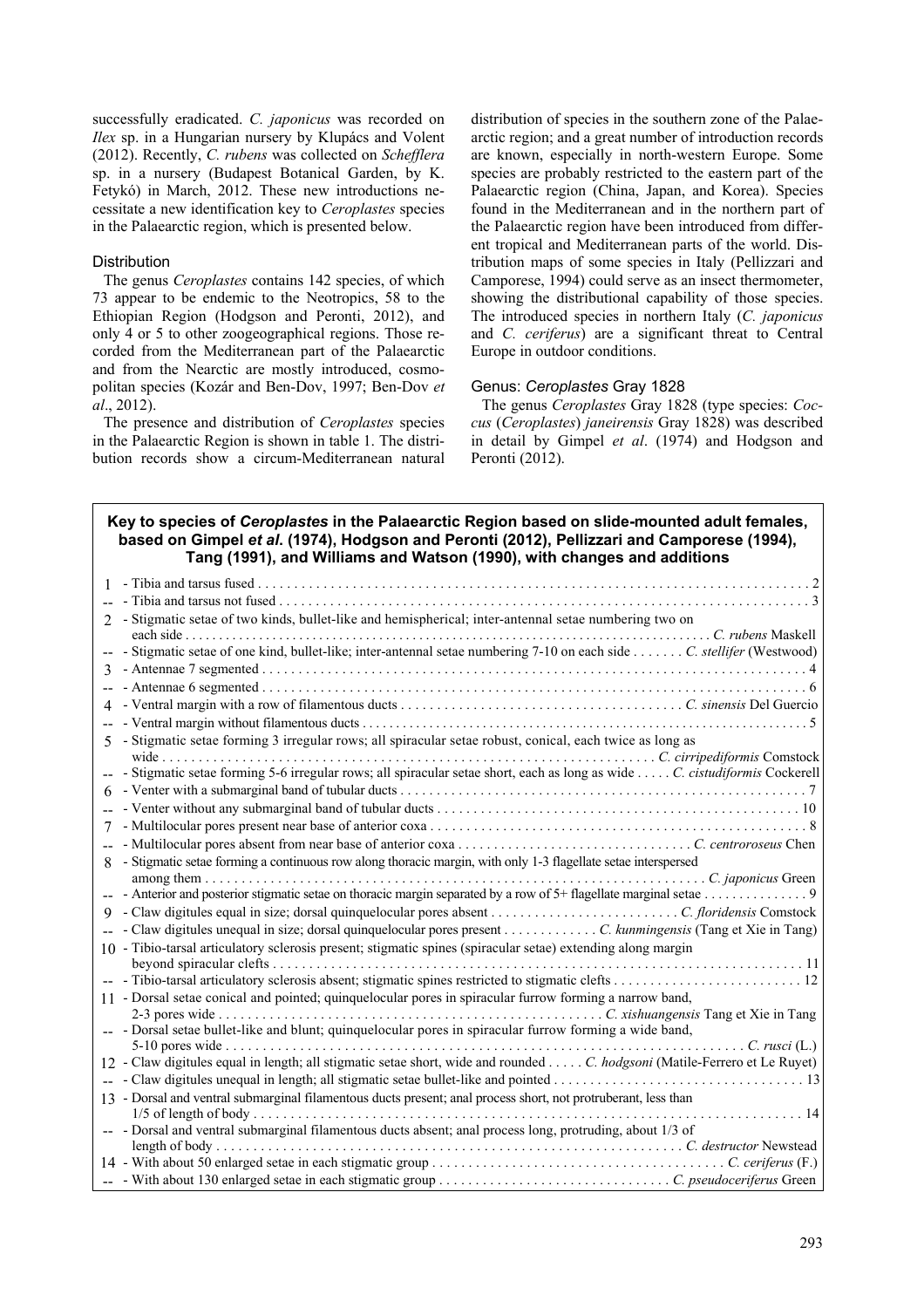### **Conclusions**

The number of *Ceroplastes* species in the Palaearctic Region now totals 16. In recent years, several introductions and establishments were recorded in Europe. Most of the new introductions originated from the Nearctic and Ethiopian regions or from South-East Asia. Climate change may have aided in the establishment of these new pest species, and contributed to their outbreaks and northern spread in outdoor conditions and in greenhouses in Central and Northern Europe.

#### **Acknowledgements**

The authors wish to thank the OTKA (Hungarian National Science Fund) (Grant No. 75889) for financial support, Dr. Éva Szita and Zsuzsanna Konczné Benedicty for their help, and Dr. Ana Peronti for her review and kind help. Special thanks are due to three unknown reviewers, for criticism and helpful suggestions, and to Dr. Gillian Watson and Dr. Takumasa Kondo for suggestions and correction of the English language.

#### **References**

- BEN-DOV Y., MATILE-FERRERO D., GAFNY R., 2000.- Taxonomy of *Ceroplastes rubens* Maskell with description of a related new species (Hemiptera: Coccoidea: Coccidae) from Réunion, including DNA polymorphism analysis.- *Annales de la Société entomologique de France,* 36: 423-433.
- BEN-DOV Y., MILLER D. R., GIBSON G. A. P., 2012.- *ScaleNet: a database of the scale insects of the World*.- Scales in a Region Query Results (Last accessed 9 October 2012). [online] URL: http://www.sel.barc.usda.gov/scalenet/scalenet.htm
- DEKLE G. W., 2001.- *Ceroplastes rubens* Maskell (Insecta: Hemiptera: Coccidae).- *DPI Entomology Circular*, 115: 1-3.
- FETYKÓ K., SZITA É., 2012.- Az agávé tüskés pajzstetű *Ovaticoccus agavium* (Douglas) (Homoptera, Coccoidea, Eriococcidae) felbukkanása Magyarországon.- *Növényvédelem*, 48 (4): 169-172.
- FOLDI I., 2001.- Liste des cochenilles de France (Hemiptera, Coccoidea).- *Bulletin de la Société entomologique de France*, 106: 303-308.
- FRANCO J. C., RUSSO A., MAROTTA S., 2011.- An annotated checklist of scale insects (Hemiptera: Coccoidea) of Portugal, including Madeira and Azores Archipelagos.- *Zootaxa*, 3004: 1-32.
- GIMPEL W. F., MILLER D. R., DAVIDSON J. A., 1974.- A systematic revision of the wax scales, genus *Ceroplastes*, in the United States (Homoptera; Coccoidea; Coccidae).- *University of Maryland, Agricultural Experiment Station, Miscellaneous Publication*, 841: 1-85.
- HODGSON C. J., PERONTI A. L. B. G., 2012.- A revision of the wax scale insects (Hemiptera: Sternorrhyncha: Coccoidea: Ceroplastinae) of the Afrotropical Region.- *Zootaxa*, 3372: 1-265.
- JANCAR M., SELJAK G., ZEZLINA I., 1999.- Distribution of *Ceroplastes japonicus* Green in Slovenia and data of host plants, pp. 443-449. In: *Zbornik predavanj in referatov 4. Slovenskega Posvetovanja o Varstvu Rastlin,* Portoroz, 3-4 March 1999. Plant Protection Society of Slovenia, Ljubljana, Slovenia.
- JANSEN M. G. M., 1995.- Scale insects (Homoptera: Coccinea) from import interceptions and greenhouses in the Netherlands.- *Israel Journal of Entomology*, 29: 131-146.
- JANSEN M. G. M., 2004.- An updated list of scale insects (Hemiptera, Coccoidea) from imported interceptions and greenhouses in the Netherlands, pp: 147-165. In: *Proceedings of the X International Symposium on Scale Insect Studies*, (ERKILIÇ L., KAYDAN M. B., Eds) Adana, Turkey, 19-23 April 2004. Adana Zirai Muscadelle Arastirma Enstitusu.
- KAYDAN M. B., KONDO T., 2008.- Türkiye Faunası İçin Yeni Koşnil Türü *Ceroplastes japonicus* Green (Hemiptera: Coccoidea: Coccidae).- *Yüzüncü Yil Üniversitesi Ziraat Fakültesi, Tarim Bilimleri Dergisi*, 18: 120-124.
- KLUPÁCS H., VOLENT Á., 2012.- A *Ceroplastes japonicus* Green (Coccidae) előfordulása Magyarországon.- *Növényvédelem*, 3: 1-3.
- KONDO T., 2008.- *Ceroplastes rubens* Maskell (Hemiptera: Coccidae), a new coccid record for Colombia.- *Boletín del Museo de Entomología de la Universidad del Valle*, 9 (1): 66-68.
- KOSZTARAB M., KOZÁR F., 1988.- *Scale Insects of Central Europe*.- Akadémiai Kiadó, Budapest, Hungary.
- KOZÁR F., 1989.- Pajzstetvek Coccoidea, pp. 193-290. In: *A növényvédelmi állattan kézikönyve 2.* (JERMY T., BALÁZS K., Eds).- Akadémiai Kiadó, Budapest, Hungary.
- KOZÁR F., 2005.- *Pajzstetű fajok lelőhelyei Magyarországon (Homoptera: Coccoidea)*.- MTA Növényvédelmi Kutatóintézete, Budapest, Hungary.
- KOZÁR F., BEN-DOV Y., 1997.- Zoogeographical considerations and the status of the knowledge of the family, pp. 213- 228. In: *Soft scale insects their biology, natural enemies and control. World crop pests Vol. 7A* (BEN-DOV Y., HODGSON C. J., Eds.).- Elsevier, Amsterdam, Netherlands.
- KOZÁR F., TRANFAGLIA A., PELLIZZARI G., 1984.- New records on the scale insect fauna of Italy (Homoptera: Coccoidea).- *Bollettino del Laboratorio di Entomologia Agraria 'Filippo Silvestri'*, 41: 3-10.
- KOZÁR F., FOWJHAN M. A., ZARRABI M., 1996.- Check-list of Coccoidea and Aleyrodoidea (Homoptera) of Afghanistan and Iran, with additional data to the scale insects of fruit trees in Iran.- *Acta Phytopathologica et Entomologica Hungarica*, 31: 61-74.
- LEE Y. H., WU S. A., SUH S. J., 2012.- Notes on the Indian wax scale, *Ceroplastes ceriferus* (Fabricius), from Korea (Hemiptera: Coccidae).- *Korean Journal of Applied Entomology*, 51 (2): 157-162.
- MALUMPHY C., 2010.- The status of wax scales (Hemiptera: Coccidae: Ceroplastinae) in Britain.- *Entomologist's Monthly Magazine*, 146: 105-112.
- MALUMPHY C., 2011.- *Rapid Assessment of the need for a detailed Pest Risk Analysis for* Ceroplastes rubens *Maskell*.- (Last accessed 9 October 2012). [online] URL: http://www.fera.defra.gov.uk/plants/plantHealth/pestsDisea ses/documents/ceroplastesRubens.pdf
- MALUMPHY C., BADMIN J. S., 2012.- Scale insects and whiteflies (Hemiptera: Coccoidea and Aleyrodoidea) of Watsonian Kent; with a discussion on the impact of naturalised nonnative species.- *British Journal of Entomology and Natural History*, 25: 15-49.
- MASTEN-MILEK T., SELJAK G., SIMALA M., 2007.- *Ceroplastes japonicus* (Green) (Hemiptera: Coccoidea: Coccidae), as a new pest in Croatia and its distribution pp: 330-334. In: *Zbornik predavanj in referatov 4. Slovenskega Posvetovanja o Varstvu Rastlin* (MAČEK J., Ed.), Radenci, March 6-7 2007. Plant Protection Society of Slovenia, Ljubljana, Slovenia.
- MILONAS P. G., KOZÁR F., KONTODIMAS D. C., 2008.- List of scale insects of Greece pp: 143-147. In: *Proceedings of the XI International Symposium on Scale Insect Studies* (BRANCO M., FRANCO J. C., HODGSON C. J., Eds), Oeiras, Portugal, 24-27 September 2007. ISA Press, Lisbon, Portugal.